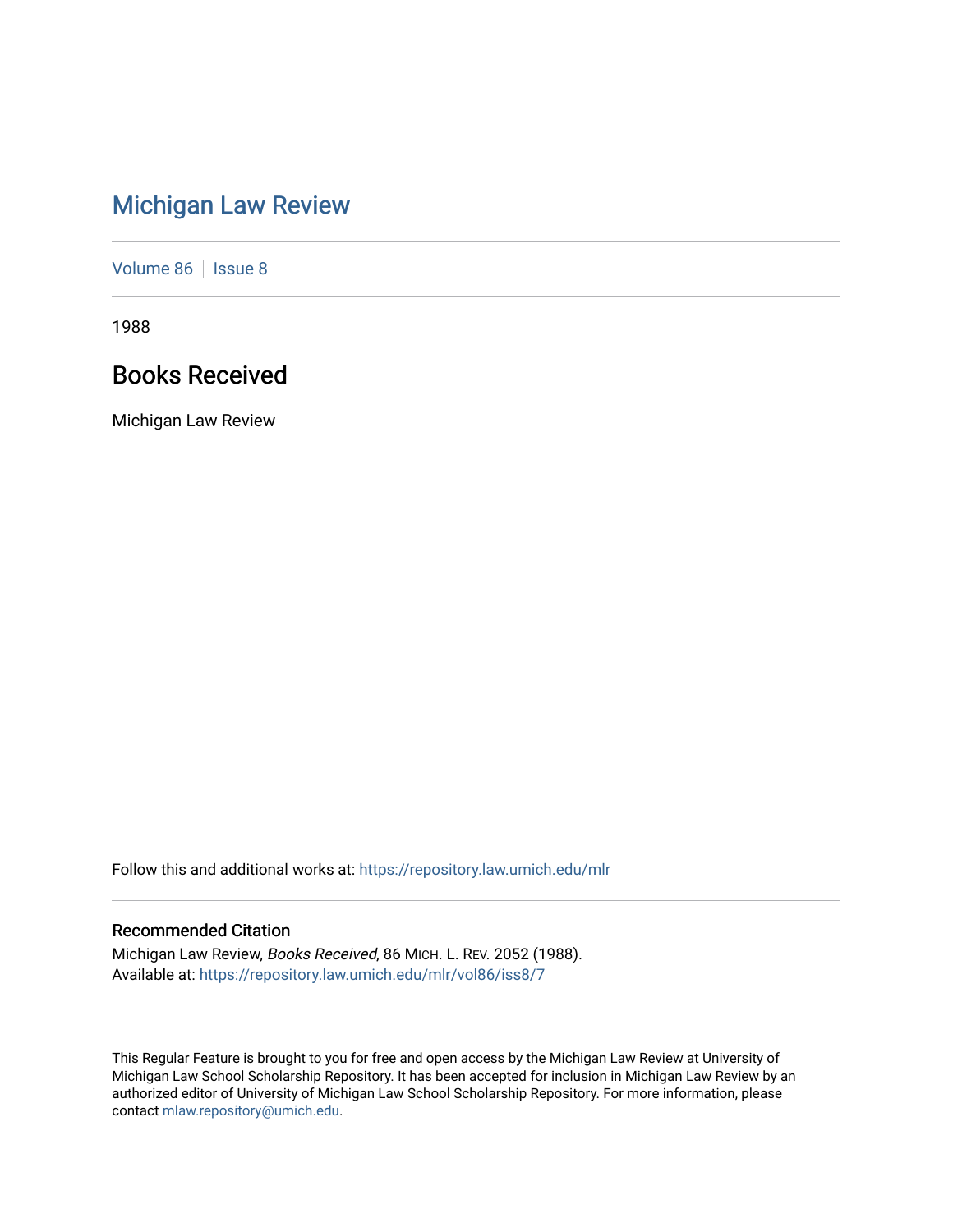## **BOOKS RECEIVED**

#### *ADMINISTRATION OF CRIMINAL JUSTICE*

QUESTIONING AUTHORITY: JUSTICE AND CRIMINAL LAW. By *David* L *Baze/on.* New York: Alfred A. Knopf. 1988. Pp. xxiii, 325. \$19.95.

### *ADMINISTRATION OF JUSTICE*  See *Products Liability.*

#### *BIOGRAPHY.*

See *Philosophy.* 

#### *CONSTITUTIONAL LAW*

See also *Freedom of Religion, Judicial Review.* 

BLESSINGS OF LIBERTY: THE CONSTITU-TION AND THE PRACTICE OF LAW. Philadelphia: American Law Institute-American Bar Association. 1988. Pp. xii, 276.

CONSTITUTIONAL CONTROVERSIES. Edited by *Robert A. Goldwin, William A. Schambra* & *Art Kaufman.* Washington, D.C.: American Enterprise Institute for Public Policy Research. 1987. Pp. xi, 163. Cloth, \$22; paper, \$11.50 [Distributed by University Press of America].

A WORKABLE GOVERNMENT? THE CON-STITUTION AFrER 200 YEARS. Edited by *Burke Marshall.* New York: W.W. Norton. 1987. Pp. x, 262. Paper, \$9.95.

#### *CRIMINAL LAW*

See *Administration of Criminal Justice.* 

#### *DAMAGES*

See *Liability Insurance.* 

#### *FEMINISM*

See *Philosophy.* 

#### *FREEDOM OF RELIGION*

How DOES THE CONSTITUTION PROTECT RELIGIOUS FREEDOM? Edited by *Robert A. Goldwin* & *Art Kaufman.* Washington, D.C.: American Enterprise Institute for Public Policy Research. 1987. Pp. xv, 175. Cloth, \$24.75; paper, \$12.50 [Distributed by University Press of America].

#### *GOVERNMENT*

See also *Constitutional Law.*  INVENTING THE PEOPLE: THE RISE OF POPULAR SOVEREIGNTY IN ENGLAND AND AMERICA. By *Edmund s. Morgan.* New York: W.W. Norton. 1988. Pp. 318. \$18.95.

#### *HEALTH*

HEALTH CARE LAW AND POLICY: READ-INGS, NOTES, AND QUESTIONS. By *Clark c. Havighurst.* Westbury: Foundation Press. 1988. Pp. lxiii, 1299.

#### *HISTORY*

#### See *Government, Philosophy.*

#### *INCOME TAX*

UNDERSTANDING THE FEDERAL INCOME TAX: A LAWYER'S GUIDE TO THE CODE AND ITS PROVISIONS. By *Fred w. Peel, Jr.*  Chicago: American Bar Association. 1988. Pp. vii, 283. Paper, \$39.95.

#### *JUDICIAL REVIEW*

CURBING THE COURTS: THE CONSTITU-TION AND THE LIMITS OF JUDICIAL POWER. By *Gary* L *McDowell.* Baton Rouge: Louisiana State University Press. 1988. Pp. xiv, 214. \$27.50.

#### *JURISPRUDENCE*

See also *Philosophy.* 

THE GRAMMAR OF JUSTICE. By *Elizabeth H. Wolgast.* Ithaca: Cornell University Press. 1987. Pp. xiii, 219. Cloth, \$29.95; paper, \$9.95.

#### *LIABILITY INSURANCE*

LIABILITY: PERSPECTIVES AND POLICY. Edited by *Robert E. Litan* & *Clifford Winston.*  Washington, D.C.: Brookings Institution. 1988. Pp. xii, 248. Cloth, \$28.95; paper, \$10.95.

#### *MASS MEDIA AND PRESS LAW*

See *Politics.* 

#### *PERSONAL INJURIES*

See *Products Liability.* 

#### *PHILOSOPHY*

ANTI-FOUNDATIONALISM AND PRACTICAL REASONING: CONVERSATION BETWEEN HERMENEUTICS AND ANALYSIS. Edited by *Evan Simpson.* Edmonton, Alta.: Academic Printing & Publishing. 1987. Pp. vii, 254. Cloth, \$38.95; paper, \$19.95.

THE AUTHORITATIVE AND THE AUTHORI-TARIAN. By *Joseph Vining.* Chicago: Univer